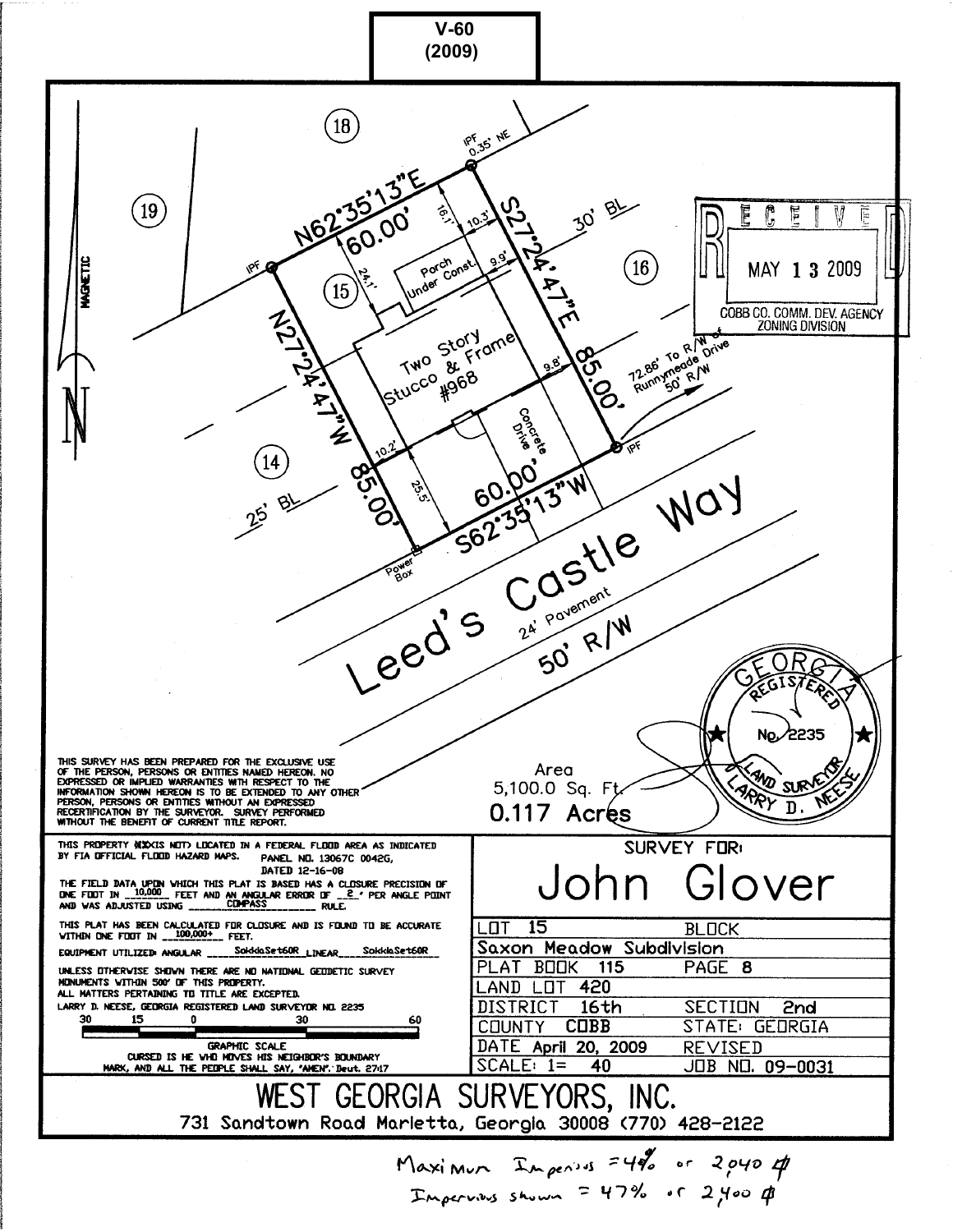| <b>APPLICANT:</b>                                      |  | John T. Glover          | <b>PETITION NO.:</b>        | $V-60$        |
|--------------------------------------------------------|--|-------------------------|-----------------------------|---------------|
| <b>PHONE:</b><br>678-232-2156                          |  | <b>DATE OF HEARING:</b> | $07-08-09$                  |               |
| <b>REPRESENTATIVE:</b>                                 |  | John T. Glover          | <b>PRESENT ZONING:</b>      | RA-4          |
| <b>PHONE:</b>                                          |  | 678-232-2156            | <b>LAND LOT(S):</b>         | 420           |
| <b>PROPERTY LOCATION:</b> Located on the north side of |  |                         | <b>DISTRICT:</b>            | 16            |
| Leeds Castle Way, west of Runnymeade Drive             |  |                         | <b>SIZE OF TRACT:</b>       | $0.117$ acre  |
| $(968$ Leeds Castle Way).                              |  |                         | <b>COMMISSION DISTRICT:</b> | $\mathcal{F}$ |
|                                                        |  |                         |                             |               |

**TYPE OF VARIANCE:** 1) Waive the rear setback on lot 15 from the required 30 feet to 16 feet; and 2) waive the maximum allowable impervious surface from 40% to 47%.

## **COMMENTS**

**TRAFFIC:** This request will not have an adverse impact on traffic.

**DEVELOPMENT & INSPECTIONS:** On 3/27/09 a Violation Notice was issued for building without a permit. Variance, if approved, will require obtaining a building permit for scope of work. If this variance request is approved, a plat revision must be recorded reflecting the conditions of the variance. The surveyor must submit the revised subdivision plat to the Site Plan Review Section, Community Development Agency for review and approval prior to recording. Call 770-528-2147.

**STORMWATER MANAGEMENT:** With the addition, this lot exceeds the allowable impervious coverage limit by 360 square feet. The rear of this lot is flat and sheetflows directly into the neighboring lot adjacent to the structure. Due to the flat slope of the lot, it is not possible to drain this additional runoff to the street. If this variance is approved, a drywell system will be required to be installed and maintained by the homeowner to mitigate the proposed increase in runoff. The system must be approved by the Stormwater Management Division prior to installation and prior to issuance of a Certificate of Occupancy for the addition.

**HISTORIC PRESERVATION:** After examining Civil War trench maps, Cobb County historic property surveys, county maps, and various other resources, staff has no comments regarding the impact or treatment of historic and/or archaeological resources.

**CEMETERY PRESERVATION:** No comment.

**WATER:** No conflict.

**SEWER:** No conflict.

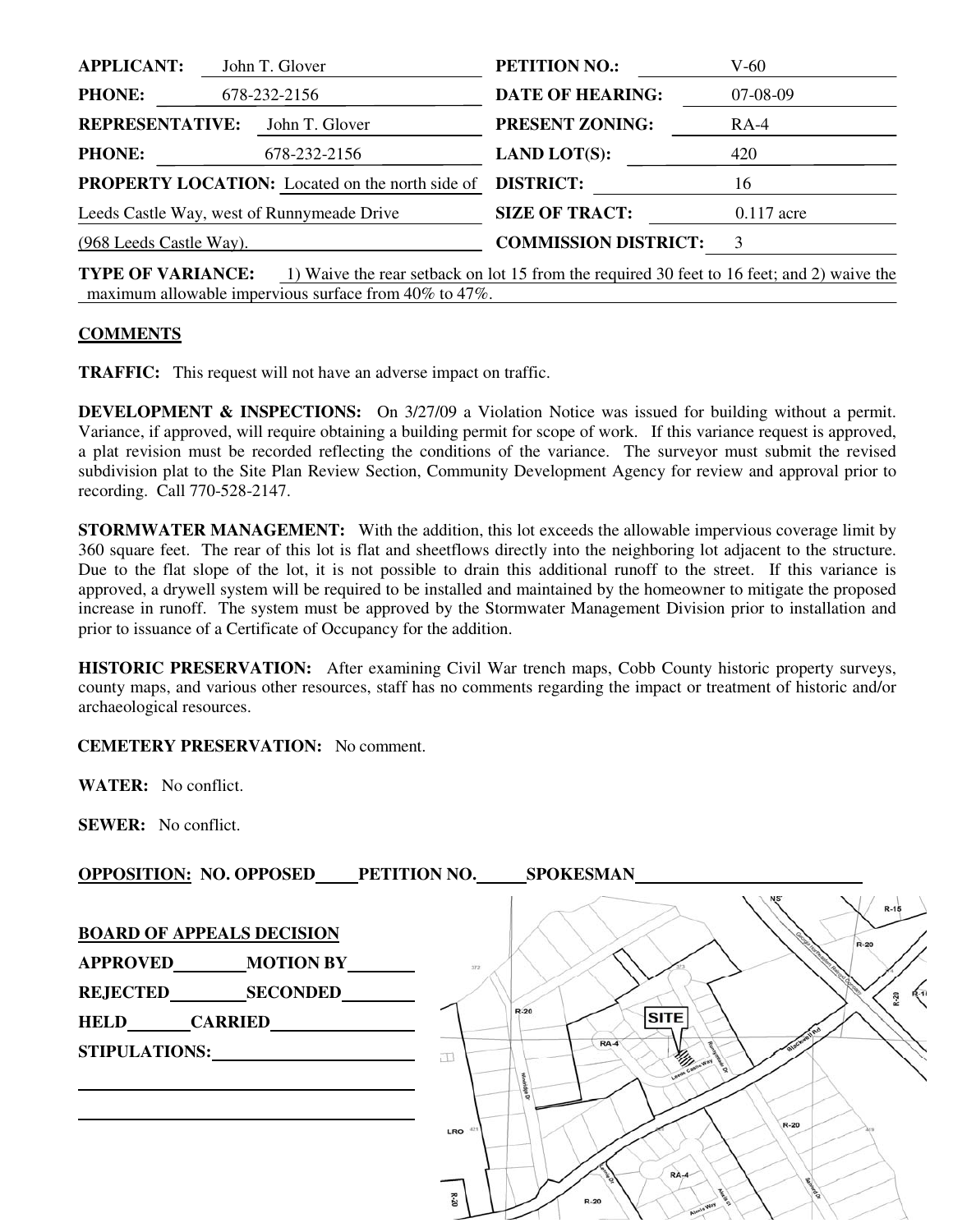**V-60**